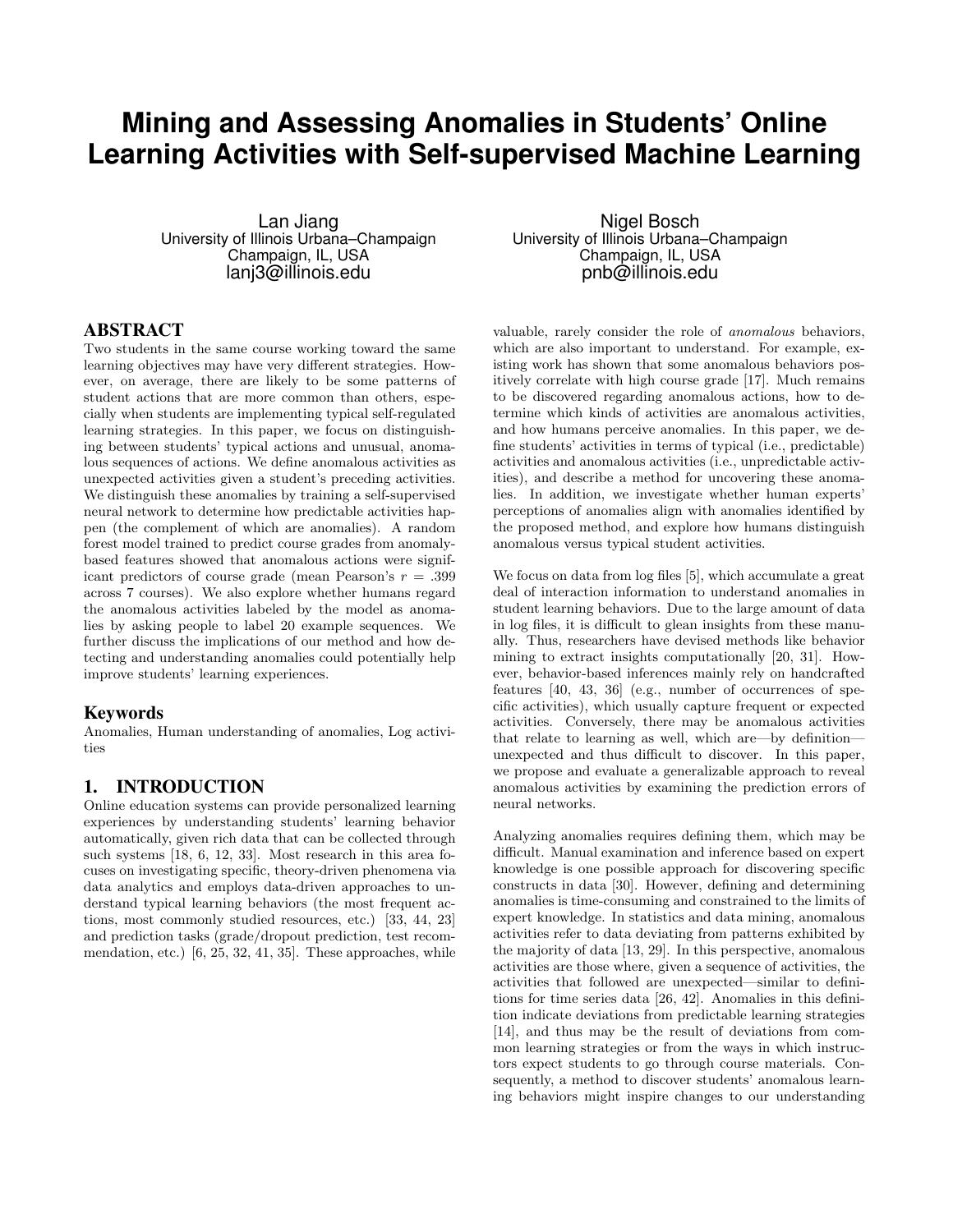of e-learning strategies and could eventually help refine the design of learning experiences.

We approach this problem by training a self-supervised neural network to learn typical activity sequences, then detect anomalies based on the prediction errors. We demonstrate one aspect of the usefulness of our method by exploring the correlation between students' anomalous actions and students' learning outcomes. We further contribute to this problem by understanding how humans perceive anomalous activities and whether those perceptions are aligned with proposed approach.

## 2. RELATED WORK

In this section, we first discuss the concept of anomalies and provide an overview of applications of anomalies to highlight the potential for work in this area with educational data (section 2.1). We then investigate existing research on log data from learning management systems (section 2.2) to show the importance of behavioral data and how our approach contributes to related work in this area.

#### 2.1 Anomalies

Anomalies are generally understood as rare data that do not conform to preconceptions or expectations derived from the majority of data [7]. Anomalies can be identified with statistical and machine learning techniques, and in various types of data, such as images and time series data [34, 3, 37, 26, 42]. However, in the context of students' behavioral sequences, anomalies are relatively poorly understood.

In image and video data (outside of educational contexts), anomalies refer to a set of features that are not expected, which provides context for how anomalies are defined and detected in general. For time series data, the data are linearly ordered and the definition of anomalies may differ as a result. A particular data value could be an anomaly in a specific context, and might be considered typical (not anomalous) in other contexts. Malhotra1 et al. [26] and Zhang et al. [42] leveraged prediction errors as an indication of anomalies.

We are aware of only one study that focused on anomalies in education-related sequential data [37]. They considered response time as an indicator of anomalous learning. After plotting the sequence of response times, the authors derived a posterior predictive distribution and regarded the learners as anomalous when they had an unusually high or low response time. However, time spent is not the only way in which actions might be anomalous; moreover, unusually high or low response times might actually be expected for some students when considered in the context of their previous behaviors.

An alternative way to distinguish anomaly versus normal actions is to analyze them in the context of a student's sequence of behaviors, which is the approach we take in this paper.

#### 2.2 Data Mining in Log Activities

In recent years, there has been an increasing interest in analyzing log activities from e-learning environments. Researchers have done a large number of tasks that try to understand students' behaviors, academic performance, and learning processes [10, 1, 28, 38, 39].

Much of the work [9, 44] on data-driven discovery in education focuses on extracting frequent sequential patterns that are common and thus may characterize the behaviors of students from a specific group or across an entire dataset. In contrast, our focus is on behaviors that distinguish students from their peers. Some existing works [30, 15, 19] build behavior models that incorporate relationships between past activities and current activities, or past state and current state, as we do in this study. Other works that rely on log files have explored connections between students' actions and high-level learning information. One research direction is to detect students' learning behaviors or learning preferences [25, 32, 41] as evident in logged activity data, with the goal of enabling personalization of learning experiences after identifying students' needs and preferences.

The methods discussed above do not directly examine anomalies; they rely on extracting features from log files to discover connections between those features and student outcomes or states, or to explore properties of the learning domain and task itself. However, these studies do show that the behavioral data reflects various states of students, and is thus a promising area for further exploration, such as with respect to anomalous behaviors.

## 3. METHOD

In this section, we describe the data used in our study and present the methods used to answer each of the research questions stated in the Introduction.

#### 3.1 Dataset

We analyzed the Open University Learning Analytics Dataset (OULAD) [24] in our experiments. The data included in OULAD were collected from 2013 to 2014. The dataset contains information about 22 sections of 7 different courses (labeled A through  $G$ ), including 32,593 students and their aggregated interactions with an LMS in terms of per-day counts of different types of actions.

We combined multiple sections of the same courses assuming that different sections of each course should be relatively similar. Based on the frequency of each activity, we observed that some activities rarely happened and appeared to be less meaningful for understanding student behaviors. In this work, we aim to detect anomalous activities in a given context instead of mining activities that happen rarely. We decided to group extremely uncommon interaction activities to simplify analysis and interpretation, though exploring the extremely rare events is one possible area for future work. Thus, we chose a threshold (i.e., less than twice per student on average) and grouped all interaction activities less frequent than the threshold into an "other" category. More information regarding specific actions can be found in existing work with this dataset (e.g., Figures 2 and 4 in [24], Table 2 in [21]).

#### 3.2 Anomaly Detection

As discussed above, an "anomaly", generally speaking, refers to an unusual event. In our task, we formalized "typical"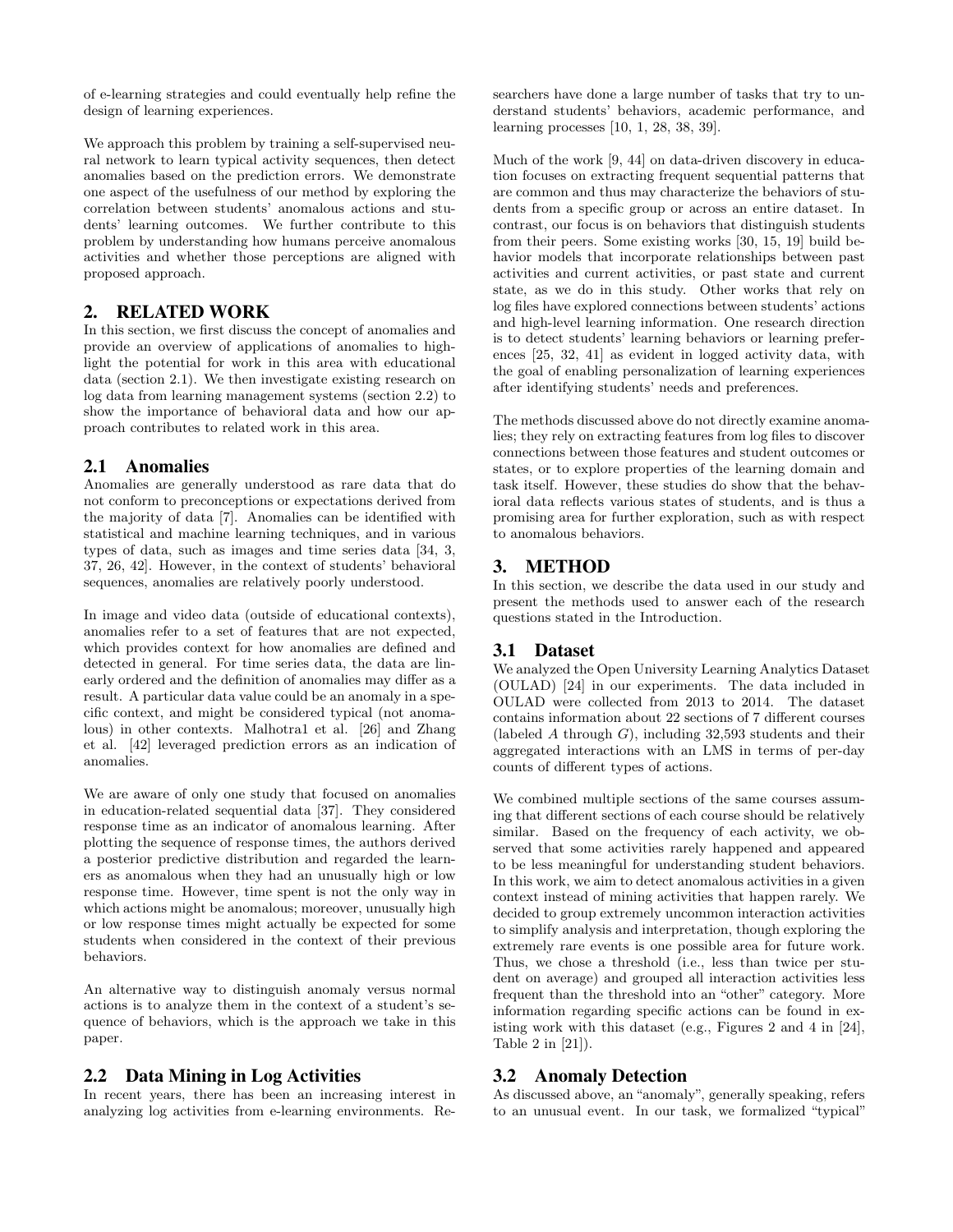events as predictable activities given a previous action sequence. In contrast, anomalies are students' activities that do not conform with predictions. Anomaly detection included two steps: (1) use machine learning to model typical activities and (2) measure the model's prediction errors. In particular, we trained a self-supervised sequential neural network to model activity sequences, leaving poorlypredicted activities as anomalies.

Our prediction model consists of three layers (though in principle the model could be expanded for datasets with more complex inputs ): (1) the encoding layer, which is used for representation generation; (2) a sequential layer (e.g., convolution, recurrent), which is used for feature extraction; and (3) a fully connected layer with sigmoid activation to predict the next step in the sequence. In our experiments, we split the dataset into train and test sets with a ratio of 9:1. We ran experiments on two models: one with a convolutional layer for feature extraction, as described above, and an alternative model based on long short-term memory (LSTM) instead. The model takes three sequential actions, predicts the following action, and convolves over time. We set the kernel width of the convolutional layer to 3 and the number of filters to 20. For the LSTM model, we used a similar configuration (i.e., 20 LSTM cells). We trained models for 50 epochs with batch size 32. We used Adam as the optimizer [22] with a .004 learning rate for all seven courses after tuning the rate from .001 to .01 on course A.

To compute prediction error, we calculated the difference between actual actions and predicted actions for each timestamp. For each student, we computed the L2 loss (mean squared difference) between predicted actions and actual actions of each timestamp in the test set as an indicator of how well at each point a student conformed to expected behaviors. Thus, for a student activity sequence of length  $l$ , the error between actual and predicted action sequences can be represented by an l-length sequence, which has d dimensions (one for each action type).

## 3.3 Correlation with Grade

A common approach for predicting students' outcomes is to engineer features from students' activities that are believed to have some relationship to outcomes [4]. Analogously, we expected that a student's activity typicality (anomalous versus typical actions) directly relates to their learning outcomes if anomalous behaviors are evidence of adapting behaviors (e.g., via self-evaluation) or the opposite. We tested this hypothesis by calculating correlations between anomaly loss features and students' outcomes.

To model the relationship between activity typicality and student's outcomes, we represented each student with a ddimensional vector where each element in the vector is the aggregated error for a specific action. That is, we defined anomaly loss as the aggregated error for each possible action for each student. We computed anomaly loss by aggregating error from anomaly detection at the student level by calculating the mean for each possible action. We further determined which actions were most important by training random forest regression with 25 trees to predict students' outcomes from the anomaly loss. During whole process, we conducted experiments only on the test set in the dataset we used to model students' activities. We further split the test set into train and test subsets randomly in a 2:1 ratio, ensuring that data from each student appeared in only one subset or the other. The usefulness of anomaly loss for each action can then be calculated from the feature importance values of the random forest regressor.

## 3.4 Human Perceptions of Anomalies

Anomaly detection is mostly rooted in the statistics and machine learning communities [2, 7, 14]. Whether or not the anomalies detected by the proposed approach align with human intuition is still unclear. Thus, we conducted a small survey in which we asked four people with data mining experience to make their own assessments of anomalous student behaviors. We selected 10 sequences that were representative from the top 5% of most anomalous sequences, and 10 sequences from the 5% most typical. We presented 20 sequences (half typical activities, half anomalous activities), descriptions of the types of activities, and asked the participants (i.e., "coders") to determine whether the activities that happened on day 4 were typical or anomalous given three previous days of activities. After they finished coding the activities, we asked participants to provide insight into their coding strategy and their perceptions of what an anomaly is. Specifically, we asked them to describe how they perceive anomalies versus typical activities.

# 4. RESULTS AND DISCUSSION

# 4.1 Behavioral Prediction Models

The losses of CNN and LSTM models indicated that they worked approximately equally (mean of loss of LSTM was 1.3% higher; details can be found in the Appendix) well for feature extraction and the behavioral prediction task. We focused on the CNN model alone in the remainder of analyses for the sake of simplicity, since the two models were similarly accurate.

# 4.2 Correlation with Grade

In this section, we present the results of the analysis comparing anomalies and grade.

For all courses, predicted grade—from a random forest model with anomaly-based features—had a substantial correlation (mean  $r = .399$ ,  $SD = .073$ ) with actual grade. Correlations ranged from  $r = .295$  (for course D) to .494 (for course G) with all *p*-values less than .05, indicating that correlations were positive across courses; even the lowest correlation indicated a moderate relationship between course grades and predictions made based on anomalies. Thus, we conclude that anomalies are important to investigate since they relate to students' academic outcomes.

To further explore which types of anomalous actions were most related to students' course grades, we analyzed feature importance of the random forest model. We used course A as an example. Feature importances in Table 1 show that the top five most important actions were exam, other, oucontent, resource, and gap. These actions were not necessarily the most common, yet still important because of their role in learning. Anomalous exam-related actions, in particular, explained over half of the model's feature importance (which sums to 1 in a random forest). Other important anomalous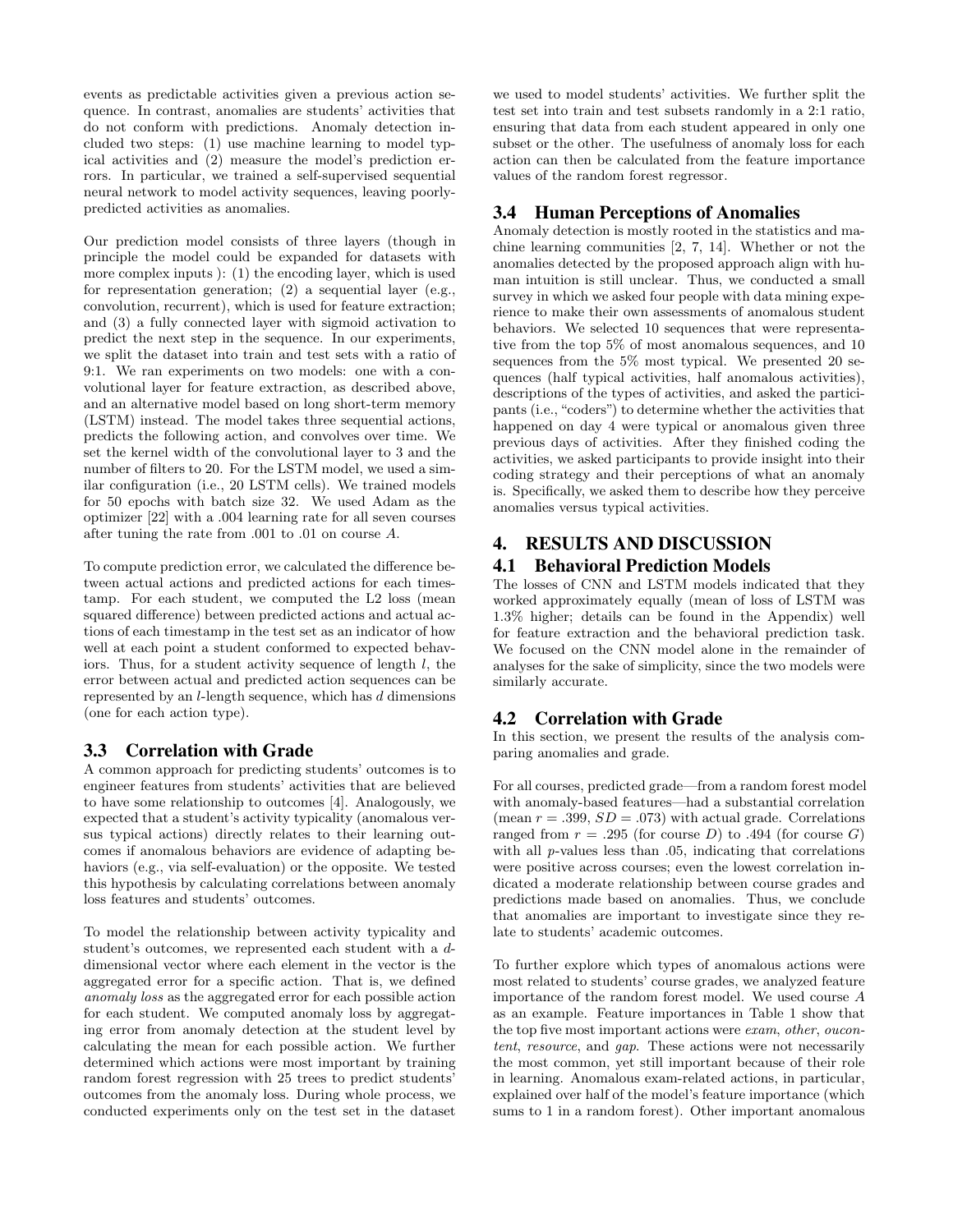actions may relate to self-regulated learning behavior; for example, gap-related anomalies may indicate irregular course participation.

Table 1: Importance for each feature in random forest grade prediction. Top five important actions shown in bold. Detailed information of actions can be found in existing work with this dataset (e.g., Figure 2 and 4 in [24], Table 2 in [21])

| Action    | Feature    | Action     | Feature    |
|-----------|------------|------------|------------|
|           | Importance |            | Importance |
| Exam      | .596       | Quiz       | .001       |
| Forumng   | .020       | Register   | .006       |
| Gap       | .064       | Resource   | .054       |
| Homepage  | .018       | Subpage    | .008       |
| Other     | .085       | Transfer   | .012       |
| Oucontent | .073       | Unregister | .022       |
| Ouwiki    | .000       | Url        | .040       |

## 4.3 Results of Anomaly Detection

Self-supervised neural networks, such as the model we trained in this study, learn the conditional probability distribution of possible elements in a sequence [16, 27, 11]. In our anomaly detection framework in particular, the model learns the probability of each activity occurring given activities in the preceding three days. We provided example sequences of activities labeled by the proposed method in Appendix Table 4 in appendix. The criteria the model learns for predicting activities may be complex, but Appendix Table 4 does illustrate some reasonable high-level patterns learned by the model. For example, if the activities that occurred on day 4 were not consistent with preceding activities (either students performed many more or fewer than the previous activity pattern), they were tagged as anomalous. In contrast, if the activities on day 4 appeared in the previous days once or more, then they were usually labeled as typical. The conditional probability of an activity is just one way of defining anomalies, however, and may not align with human perceptions of what anomalies are. Thus, we also explored human perceptions of anomalies, as described next.

#### 4.4 Results of Human Perception

For each pair of four human coders, we calculated Cohen's kappa coefficient to measure their inter-rater agreement [8], as shown in Table 2.

Table 2: Kappa coefficients among machine learning and human coders of anomalous vs. typical sequences.

|         | Model        |        | Coder 1 Coder 2 Coder 3 |        |
|---------|--------------|--------|-------------------------|--------|
| Coder 1 | $($ $)($ $)$ |        |                         |        |
| Coder 2 | .60          | .00    |                         |        |
| Coder 3 | .00          | $-.20$ | $-.20$                  |        |
| Coder 4 | 40           | 20     | 42                      | $-.20$ |

Inter-rater agreement results show that coder 2 and coder 4 agreed somewhat with each other and with the model: the kappa coefficient between coder 2 and the model was .60, between coder 4 and model it was .40, and between coder 2 and coder 4 kappa was .42. Conversely, both coder 1 and coder 3 had close to zero agreement with others: the mean kappa coefficients between coder 1, coder 3 and others

were .00 and -.13 respectively. Similarly, kappa coefficients among coder 1, coder 3, and the model were -.07, on average, indicating that coder 1 and coder 3 also did not agree with each other or with the model.

Coders' perceptions of anomalies largely aligned with whether they agreed with each other and with the model: coder 2 and coder 4 determined anomalies from a more statistical perspective, while coder 1 and coder 3 mostly determined anomalies subjectively (they imagined whether or not the sequences were consistent with their own behaviors). In their descriptions of anomalies, they mentioned that if students had different activities (either fewer or much more activities) on day 4 than what happened on day 1 to day 3, they considered the activities on day 4 to be anomalous. For example, as coder 2 said:

Coder 2: The first [criterion I used] is if the  $ac$ tivities included many more than what I expected to be there from the past three days. For example, if on days 1-3 the user only went to the Homepage plus one other place, and on day 4 the user went to many different places, I considered that anomalous.

Conversely, coder 1 suggested that if a student did not use the discussion forum on day 1 to day 3 but used it on day 4, then the activities on day 4 are anomalies. In addition, coder 1 thought if a student only watches content to prepare for an exam, then the exam happening on day 4 is an anomaly. Coder 3 decided the typicality of activities by linking them to his/her own experience. Coder 3 thought that classes rarely require a consistent effort on the same activities throughout any given week:

Coder 3: If activity types appear to be too consistent in Days 1-3, I became doubtful that any activity in Day 4 would be a typical activity. From my experience taking college courses, classes rarely require a consistent effort on the same types of activities throughout any given week, so too much consistency made me more likely to believe that the activities on Day 4 were anomalous.

## 5. CONCLUSIONS

Our goal in this study was to more deeply understand students' behavior in web-based learning systems, specifically in terms of anomaly detection. We formally defined anomalies as unexpected activities given preceding activities and demonstrated that these anomalies are significantly related to student outcomes. We only tested our method with a selection of the previous three days' activities as context for the next day's activities prediction. However, larger fixed sequence intervals could be of interest. We further investigated if anomalies detected by our method aligned with human perceptions of anomalies, finding that the method indeed aligns with some conceptions of what anomalies are, though further research is needed to explore alternative conceptions. Ultimately, anomaly detection may lead to improvements in student modeling, activity recommendations, and even modifications of course materials and learning environments as researchers and teachers rely on methods like these to identify and address critical moments in learning processes.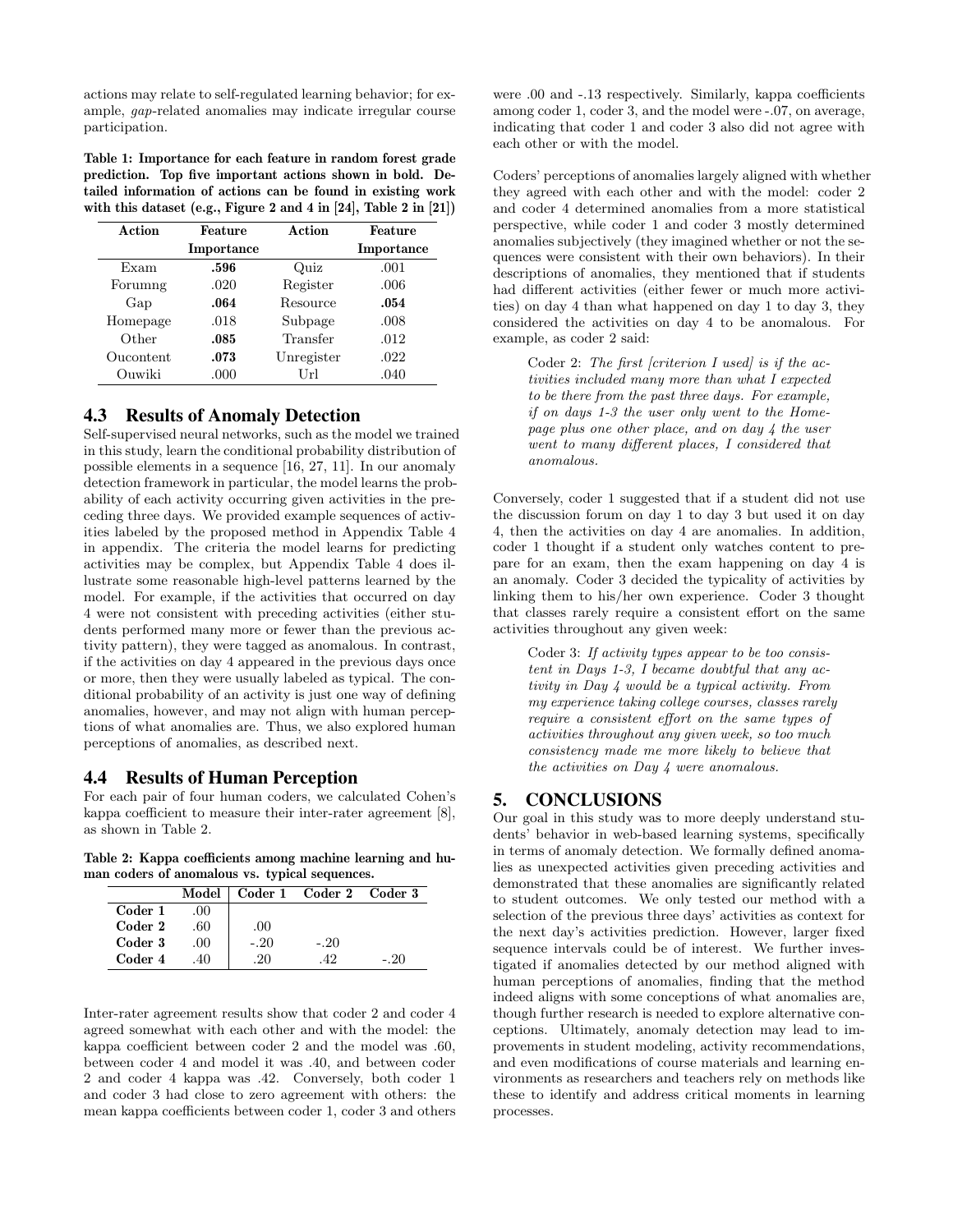## 6. REFERENCES

- [1] M. A. Abdullah. Learning style classification based on student's behavior in moodle learning management system. Transactions on Machine Learning and Artificial Intelligence, 3(1):28–40, 2015.
- [2] C. C. Aggarwal. An introduction to outlier analysis. pages 1–34, 2017.
- [3] S. Akcay, A. Atapour-Abarghouei, and T. P. Breckon. Ganomaly: Semi-supervised anomaly detection via adversarial training. In Asian Conference on Computer Vision, pages 622–637. Springer, 2018.
- [4] M. M. Ashenafi, G. Riccardi, and M. Ronchetti. Predicting students' final exam scores from their course activities. In Frontiers in Education Conference  $(FIE)$ , pages 1–9, 2015.
- [5] R. S. Baker and P. S. Inventado. Educational data mining and learning analytics. Springer, 2014.
- [6] W.-L. Chan and D.-Y. Yeung. Clickstream knowledge tracing: Modeling how students answer interactive online questions. In Proceedings of the 11th International Learning Analytics and Knowledge Conference, pages 99–109, 2021.
- [7] V. Chandola, A. Banerjee, and V. Kumar. Anomaly detection: A survey. ACM computing surveys (CSUR), 41(3):1–58, 2009.
- [8] J. Cohen. A coefficient of agreement for nominal scales. Educational and Psychological Measurement, 20:37–46, 1960.
- [9] O. Dermy and A. Brun. Can we take advantage of time-interval pattern mining to model students activity? In Proceedings of the 13th International Conference on Educational Data Mining, pages 69–80. ERIC, 2020.
- [10] A. Dutt and M. A. Ismail. Can we predict student learning performance from lms data? a classification approach. In Proceedings of the 3rd International Conference on Current Issues in Education, pages 24–29. Atlantis Press, 2019.
- [11] S. R. Eddy. Hidden markov models. Current opinion in structural biology, 6(3):361–365, 1996.
- [12] E. Er, C. Villa-Torrano, Y. Dimitriadis, D. Gasevic, M. L. Bote-Lorenzo, J. I. Asensio-Pérez, E. Gómez-Sánchez, and A. Martínez Monés. Theory-based learning analytics to explore student engagement patterns in a peer review activity. In Proceedings of the 11th International Learning Analytics and Knowledge Conference, pages 196–206, 2021.
- [13] R. Foorthuis. A typology of data anomalies. In International Conference on Information Processing and Management of Uncertainty in Knowledge-Based Systems, pages 26–38. Springer, 2018.
- [14] R. Foorthuis. On the nature and types of anomalies: A review of deviations in data. International Journal of Data Science and Analytics, 12(4):297–331, 2021.
- [15] C. Geigle and C. Zhai. Modeling mooc student behavior with two-layer hidden markov models. In Proceedings of the 4th ACM Conference on Learning at Scale, pages 205–208, 2017.
- [16] K. Greff, R. K. Srivastava, J. Koutník, B. R. Steunebrink, and J. Schmidhuber. Lstm: A search space odyssey. IEEE transactions on neural networks

and learning systems, 28(10):2222–2232, 2016.

- [17] J. Huang, A. Dasgupta, A. Ghosh, J. Manning, and M. Sanders. Superposter behavior in mooc forums. In Proceedings of the 1st ACM Conference on Learning at Scale, pages 117–126, 2014.
- [18] Y. Huang, N. G. Lobczowski, J. E. Richey, E. A. McLaughlin, M. W. Asher, J. M. Harackiewicz, V. Aleven, and K. R. Koedinger. A general multi-method approach to data-driven redesign of tutoring systems. In Proceedings of the 11th International Learning Analytics and Knowledge Conference, pages 161–172, 2021.
- [19] P. Hur, N. Bosch, L. Paquette, and E. Mercier. Harbingers of collaboration? the role of early-class behaviors in predicting collaborative problem solving. Proceedings of the 13th International Conference on Educational Data Mining, pages 104–114, 2020.
- [20] A. Jalal and M. Mahmood. Students' behavior mining in e-learning environment using cognitive processes with information technologies. Education and Information Technologies, 24(5):2797–2821, 2019.
- [21] L. Jiang and N. Bosch. Predictive sequential pattern mining via interpretable convolutional neural networks. In Proceedings of the 14th International Conference on Educational Data Mining, pages 761–766. ERIC, 2021.
- [22] D. P. Kingma and J. Ba. Adam: A method for stochastic optimization. In Proceeding of the 3rd International Conference on Learning Representations, 2015.
- [23] J. S. Kinnebrew, K. M. Loretz, and G. Biswas. A contextualized, differential sequence mining method to derive students' learning behavior patterns. Journal of Educational Data Mining, 5(1):190–219, 2013.
- [24] J. Kuzilek, M. Hlosta, and Z. Zdrahal. Open university learning analytics dataset. Scientific data, 4(1):1–8, 2017.
- [25] M. P. P. Liyanage, L. G. KS, and M. Hirakawa. Detecting learning styles in learning management systems using data mining. Journal of Information Processing, 24(4):740–749, 2016.
- [26] P. Malhotra, L. Vig, G. Shroff, and P. Agarwal. Long short term memory networks for anomaly detection in time series. In Proceeding of European Symposium on Artificial Neural Networks, Computational Intelligence, and Machine Learning, volume 89, pages 89–94, 2015.
- [27] T. Mikolov, M. Karafiát, L. Burget, J. Cernocky, and S. Khudanpur. Recurrent neural network based language model. volume 2, pages 1045–1048. Makuhari, 2010.
- [28] B. Motz, J. Quick, N. Schroeder, J. Zook, and M. Gunkel. The validity and utility of activity logs as a measure of student engagement. In Proceedings of the 9th International Learning Analytics and Knowledge Conference, pages 300–309, 2019.
- [29] M. Nassir. Anomaly detection using principles of human perception. arXiv preprint arXiv:2103.12323, 2021.
- [30] L. Paquette and R. S. Baker. Comparing machine learning to knowledge engineering for student behavior modeling: a case study in gaming the system.